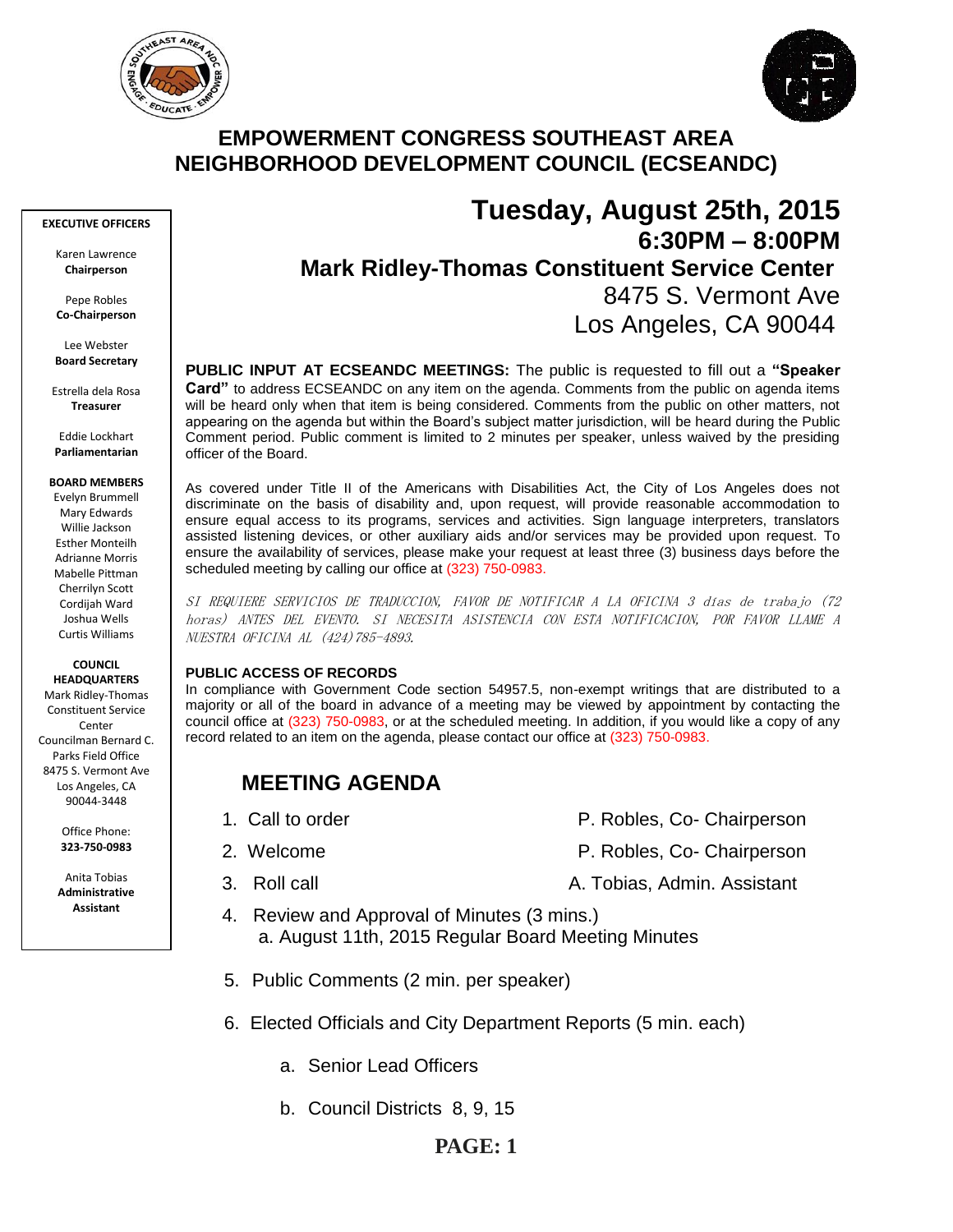- Certificate of Appreciation for:
	- o Loma White Senior Field Deputy, CD9
- c. Department of Neighborhood Empowerment
	- **Ethic's Training Expiration dates for**: Estrella dela Rosa – 9/30/2015 Mary Edwards – 8/26/2015
- 7. New Business (40mins)
	- a. Discussion and Board Motion for Approval of July 2015 Monthly Expenditure Report. (**Treasurer Ms. dela Rosa**)
	- b. Presentation along with Q&A from Senior Lead Officer Martinez – LAPD Southeast Division
	- c. Discussion and Board Motion regarding BREAKFAST with the NEW CD8 COUNCILMAN Marqueece Harris-Dawson: c1. Adhoc Committee Chairperson – **Ms. Monteilh** c2. Adhoc Committee Members
	- d. Discussion and Board Motion regarding 2015-2016 Budget **due by September 2015**: d1. Self-Assessment Form
	- e. Discussion and Board Motion to use Fire Department Community Room for Board Meetings.
- 8. Unfinished Business (5 min. per item)
	- a. Debrief for **Watts Riots' 50th Year Commemoration Community Block Party** - Sunday, August 16<sup>th</sup>, 2015 at Grant AME Church Noon – 4PM
	- b. Update regarding OUTREACH MATERIALS:
		- Website The Web Corner, Inc Rob Adams - Mail aliases
		- Door Hangers Mack Enterprises
		- Postcards Mack Enterprises
		- Badgers United Printers
	- c. Update regarding Board Removal Letters for Adrianne Morris and Cordijah Ward. **(Ms. Lee Webster)**
	- d. Update on "CD8 End of Term Grant" for \$15,000.00 awarded to the ECSEANDC for Beautification.

## **END OF ACTION ITEMS**

# **PAGE: 2**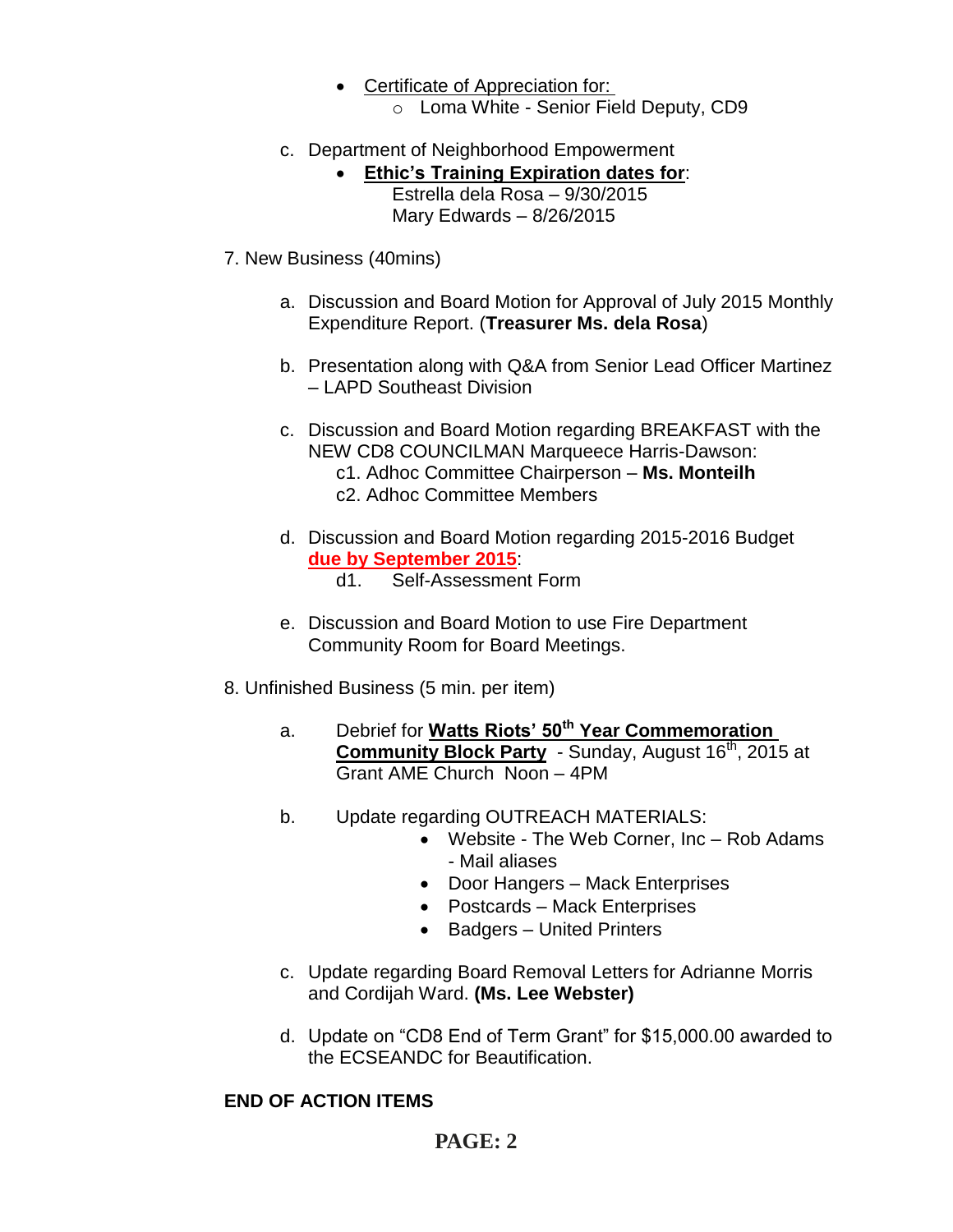Committee Reports (2 min. per committee)

- a. Budget Committee Chair  **E. dela Rosa**
- b. Outreach Committee Chair **Day 1. Wells**
- c. Quality of Life Committee Chair Vacant
- d. Beautification Committee Chair Fame E. Monteilh
- e. Public Safety Committee Chair. F. Monteilh
- f. Youth/ Young Adults Comm. Chair Cordijah. Ward
- g. Land Use Committee Chair Land Accant
- h. Hospitality Committee Chair  **C.** Scott
- 
- 
- 
- 
- 
- 
- -
- 9. **Board Vacancy:** Discussion and Possible Board Vote (5 min.)

Below are the ECSEANDC vacant board seats. Please See Bylaws for Duties & Responsibilities also Article 6 section 2E page 9.

- 10. Board Member Comments (5 min.)
- 11. Chair Closing Comments (3 min.)
- 12. Adjournment

### **ANNOUNCEMENTS**

*Neighboring Neighborhood Council Meetings:* **WATTS** 

- o Board Meeting: 2nd Tuesday of the month at 6:30pm, meeting location: watts senior citizen center; 1657 E. Century Blvd., Los Angeles, Ca 90002- 2987, office location and phone number:10221 Compton Ave. #203, Los Angeles, CA 90002 (323) 564-0260
- o HARBOR GATEWAY NORTH o Board Meeting: 4TH TUESDAY OF THE MONTH AT 7:00 PM, Meeting Location: 135th Street Elementary School - 801 W. 135TH Street, Gardena,
- Ca 90247-2154, Office Location And Phone Number: PO Box 3723, Gardena, CA 90247, (310) 768-3853, <u>harborgatewaynorth.org</u><br>COMMUNITY & NEIGHBORS FOR 9<sup>TH</sup> DISTRICT UNITY o Board Meeting: 4th Friday Of The Month At 4:30 Pm, Meeting Location; Estelle Van Meter Center Sr. Center - 606 E. 76th Street, Los Angeles, 90001-2802, office location and phone number; 7600 S. Avalon Blvd. Los Angeles, CA 90001, (323) 750-0496
- o EMPOWERMENT CONGRESS SOUTHWEST AREA NDC
	- o Board Meeting: 3rd Monday of the month at 6:30 pm, Mark Ridley-Thomas Constituent Service Center 8475 S. Vermont Ave, Los Angeles 90044- 3448, office location and phone number; 8475 S. Vermont Ave, Los Angeles, CA 90044 – 3448, (323) 789-1434.
- o VOICES OF 90037
	- o Board Meeting: 4th Wednesday of the month at 6:30pm, meeting location: Normandie Avenue Elementary School, 4505 S Raymond Ave, Los Angeles CA 90037-2817, council contact information; (323) 299-0809
- o EMPOWERMENT CONGRESS CENTRAL AREA NDC
	- o Board Meeting: 4th Monday of the month at 6:30 pm, meeting location; Amistad Plaza Apartment community room 6050 S. Western Avenue, Los Angeles, Ca 90047-1464, office location and phone number, 8475 S. Vermont Avenue, Los Angeles, CA 90044-3448, (323) 789-1449.
- o EMPOWERMENT CONGRESS NORTH AREA NDC o Board Meeting: 1<sup>ST</sup> Thursday of the month at 6:30 pm, meeting location, Expo Center Community Room. 2<sup>nd</sup> floor, 3980 So. Menlo Ave, Los Angeles, CA 90007.

### **NEXT ECSEANDC MEETING is Tuesday, September 22nd, 2015 6PM-8PM @ Judy Burton Tech. School – 10101 S. Broadway, LA, CA 90003**

### **ECSEANDC MEETING RULES**

All meetings are conducted in accordance with the Ralph M. Brown Act. The basic council rules listed here are contained either in that Act, the governing bylaws of this Council or in rules adopted by the Governing Board. All ECSEANDC Meeting Locations shall be compliant with the Americans with Disabilities Act.

**DEFINITION OF STAKEHOLDER:** [Bylaws Article 4 (5) "any individual who lives, owns property, works, participates in a community or faith-based organization, or attends classes within the geographic area of this Council". 116th Street, South, 80th Street, North, Central Ave, East Vermont Ave, West and to include the Mark Ridley Thomas constituent Center. (Bylaws Article III)

AGENDAS – Unless otherwise posted, the ECSEANDC meets the 4th Tuesday of every month at 6:30PM at the Mark Ridley -Thomas Constituent Services Center. The agendas for ECSEANDC meetings contain a brief general description of those items to be considered at the meetings. Items on the "Consent Agenda" may be voted on as a group unless a councilmember or stakeholder wishes to be heard on that item. In the event a councilmember or stakeholder wishes to be heard on an item, it will be called special and heard under the "Public Hearing" section of the agenda. Eight (8) members of the Council constitute a quorum for the transaction